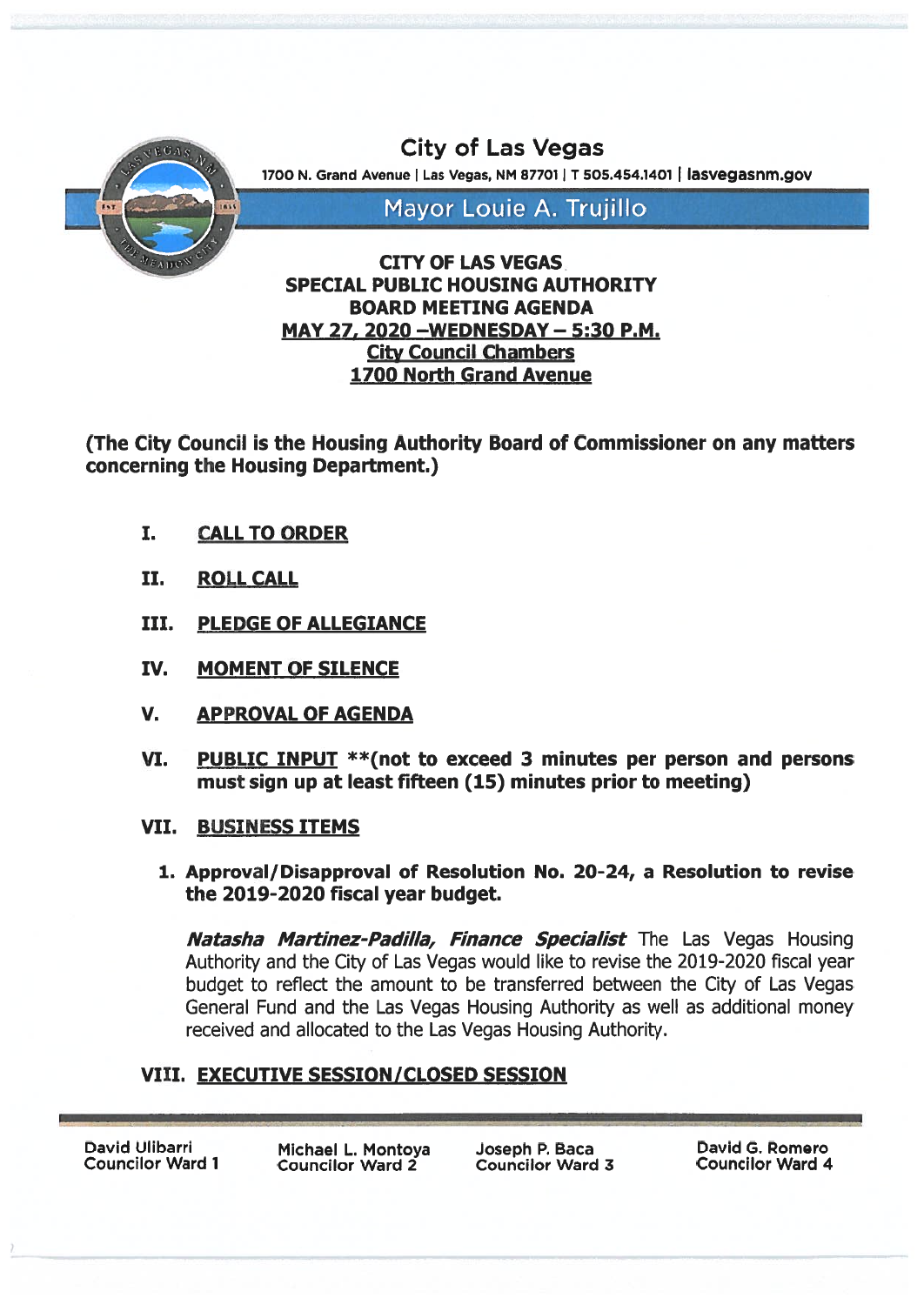THE HOUSING AUTHORITY BOARD OF COMMISSIONERS MAY CONVENE INTO EXECUTIVE SESSION IF SUBJECT MATTER OF ISSUES ARE EXEMPT FROM THE OPEN MEETINGS REQUIREMENT UNDER §(H) OF THE OPEN MEETINGS ACT.

- i. Personnel matters, as permitted by Section 10-15-1(H) (2) of the New Mexico Open Meetings Act, NMSA 1978.
- ii. Matters subject to the attorney client privilege pertaining to threatened or pending litigation in which the City of Las Vegas is or may become <sup>a</sup> participant, as permitted by Section 10-15-1(H) (7) of the New Mexico Open Meetings Act, NMSA 1978.
- iii. Matters pertaining to the discussion of the sale and acquisition of real property, as permitted by Section 10- 15-1(H) (8) of the Open Meetings Act, NMSA 1978.

## IX. ADJOURN

ATTENTION PERSONS WITH DISABILITIES: The meeting room and facilities are accessible to persons with mobility disabilities. If you plan to attend the meeting and will need an auxiliary aid or service, please contact the City Clerk's Office prior to the meeting so that arrangements may be made.

NOTE: A final Agenda will be posted 72 hours prior to the meeting. Copies of the Agenda may be obtained from City Hall, Office of the City Clerk, 1700 North Grand Avenue, Las Vegas, New Mexico 87701.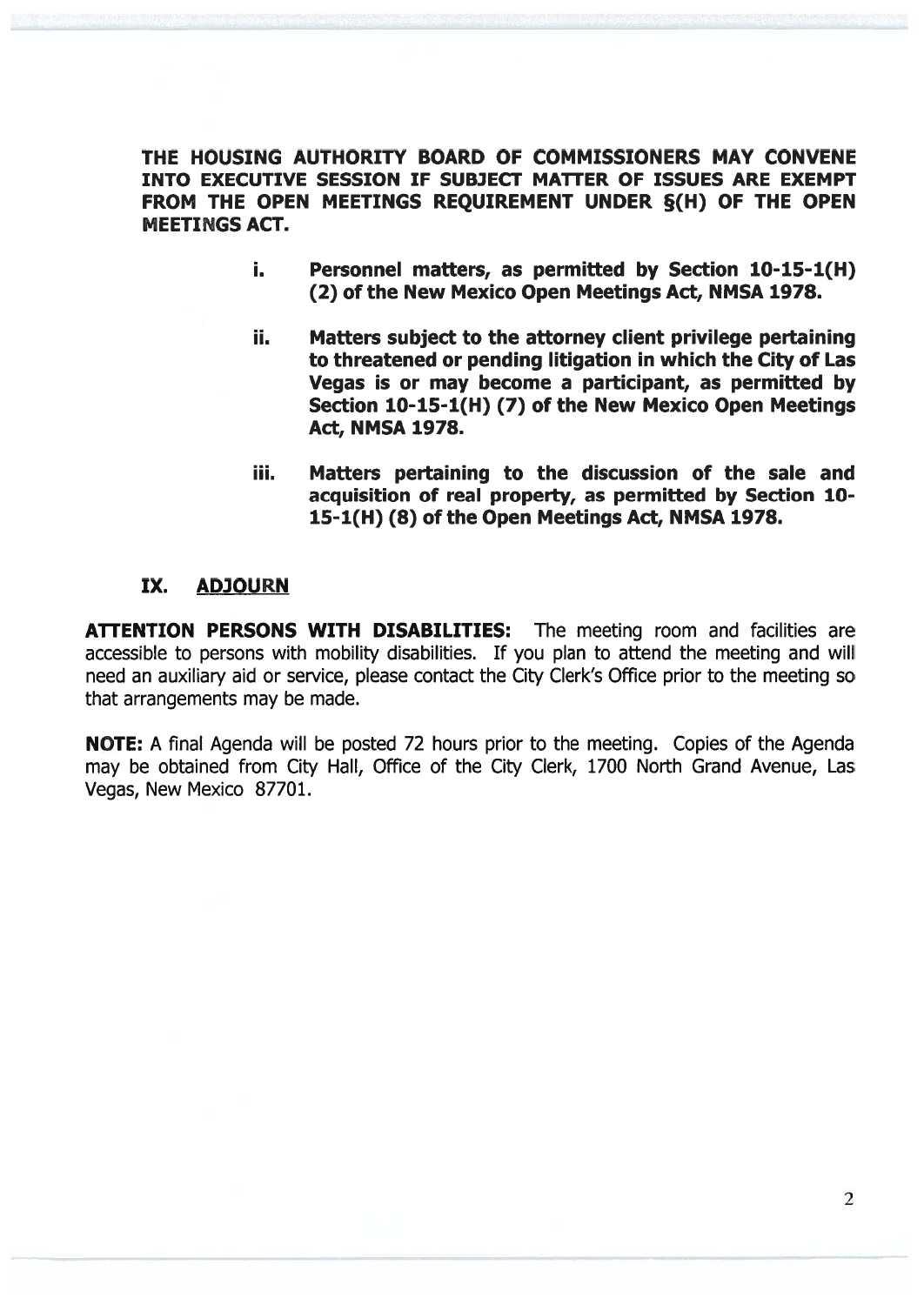## SPECIAL CITY HOUSING BOARD MEETING AGENDA REQUEST

## DATE: 05119/2020 DEPT: Housing MEETING DATE: 05I27I2020

## ITEMITOPIC:

Approval/Disapproval of Resolution No. 20-24, <sup>a</sup> Resolution to revise the 2019-2020 fiscal year budget.

## ACTION REQUESTED OF COUNCIL:

Approval/Disapproval of Resolution No. 20-24, <sup>a</sup> Resolution to revise the 2019-2020 fiscal year budget.

## BACKGROUND/RATIONALE:

The Las Vegas Housing Authority and the City of Las Vegas would like to revise the 2019-2020 fiscal year budget to reflect the amount to be transferred between the City of Las Vegas General Fund and the Las Vegas Housing Authority as well as additional money received and allocated to the Las Vegas Housing Authority.

## STAFF RECOMMENDATION:

Recommend approval of Resolution No. 20-24, <sup>a</sup> Resolution to revise the 2019-2020 fiscal year budget.

## COMMITTEE RECOMMENDATION:

## THIS REQUEST FORM MUST BE SUBMITTED TO THE CITY CLERK'S OFFICE NO LATER THAN 5:00 P.M. ON FRIDAY ONE AND A HALF WEEKS PRIOR TO THE CITY COUNCIL MEETING.

REVIEWED AND APPROVED BY:

WILLIAM TAYLOR, CITY MANAGER

Mary Romero

**MARY ROMERO, FINANCE DIRECTOR** PROCUREMENT

**SUBMITTER'S SIGNATURE** 

alon

SCOTT AARON, CITY ATTORNEY (ALL CONTACTS, ORDINANCES AND RESOLUTIONS MUST BE REVIEWED)

Revised 4/20/2020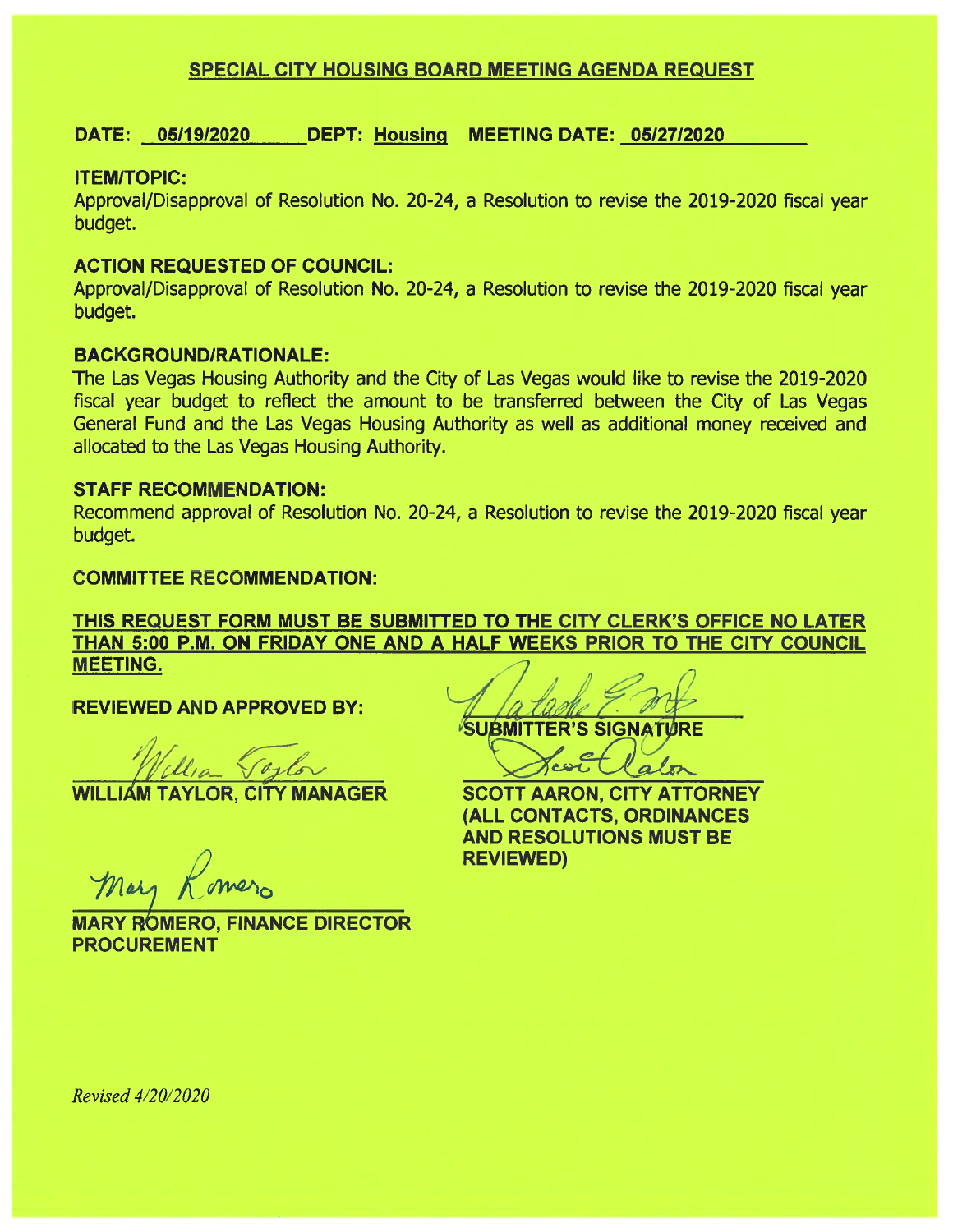## STATE OF NEW MEXICO MUNICIPALITY OF THE CITY OF LAS VEGAS RESOLUTION NO. 20-24

#### A RESOLUTION TO REVISE THE 2019-2020 CLV BUDGET

WHEREAS, The Governing Body in and for the Municipality of Las Vegas, State of New Mexico has developed <sup>a</sup> budget adjustment reques<sup>t</sup> for fiscal year 20 19-2020; and

WHEREAS, said budget adjustments were developed on the basis of increases in revenues, expenditures, and transfers through cooperation of all user departments, elected officials and other department supervisors, please see attached schedule; and

WHEREAS, the City of Las Vegas is in need of making budget adjustments in the 2019- 2020 fiscal year budget; to include <sup>a</sup> transfer from General Fund to the Housing Operating Fund to reflect payments made to the <sup>2016</sup> repaymen<sup>t</sup> agreement; To budget and record Stimulus Money awarded to the Las Vegas Housing Authority for COVID- 19 preparation, prevention and response; To budget the Las Vegas Housing Authority's 2016 Capital Fund gran<sup>t</sup> Revenue received and to be transferred to the LVHA's Operations for operating expenses use; and

WHEREAS, it is the majority opinion of the LVHA Board that the budget adjustment reques<sup>t</sup> be approve<sup>d</sup> as it meets the requirements as currently determined for fiscal year 2019- 2020; and

NOW,THEREFORE BE IT ENACTED, by the Board of Commissioners of the Housing Authority of the City of Las Vegas that it accepts and adopts the budget revision hereinabove described and respectfully requests approva<sup>l</sup> from the Local Governing Division of the Department of Finance and Administration; and incorporates the aforementioned recitals herein by reference.

Passed, Approved and Adopted this 27<sup>th</sup> day of May 2020.

Louie A Trujillo, Mayor

ATTEST:

Casandra Fresquez, City Clerk

REVIEWED AND APPROVED AS TO LEGAL SUFICIENCY ONLY

Scott Aaron, City Attorney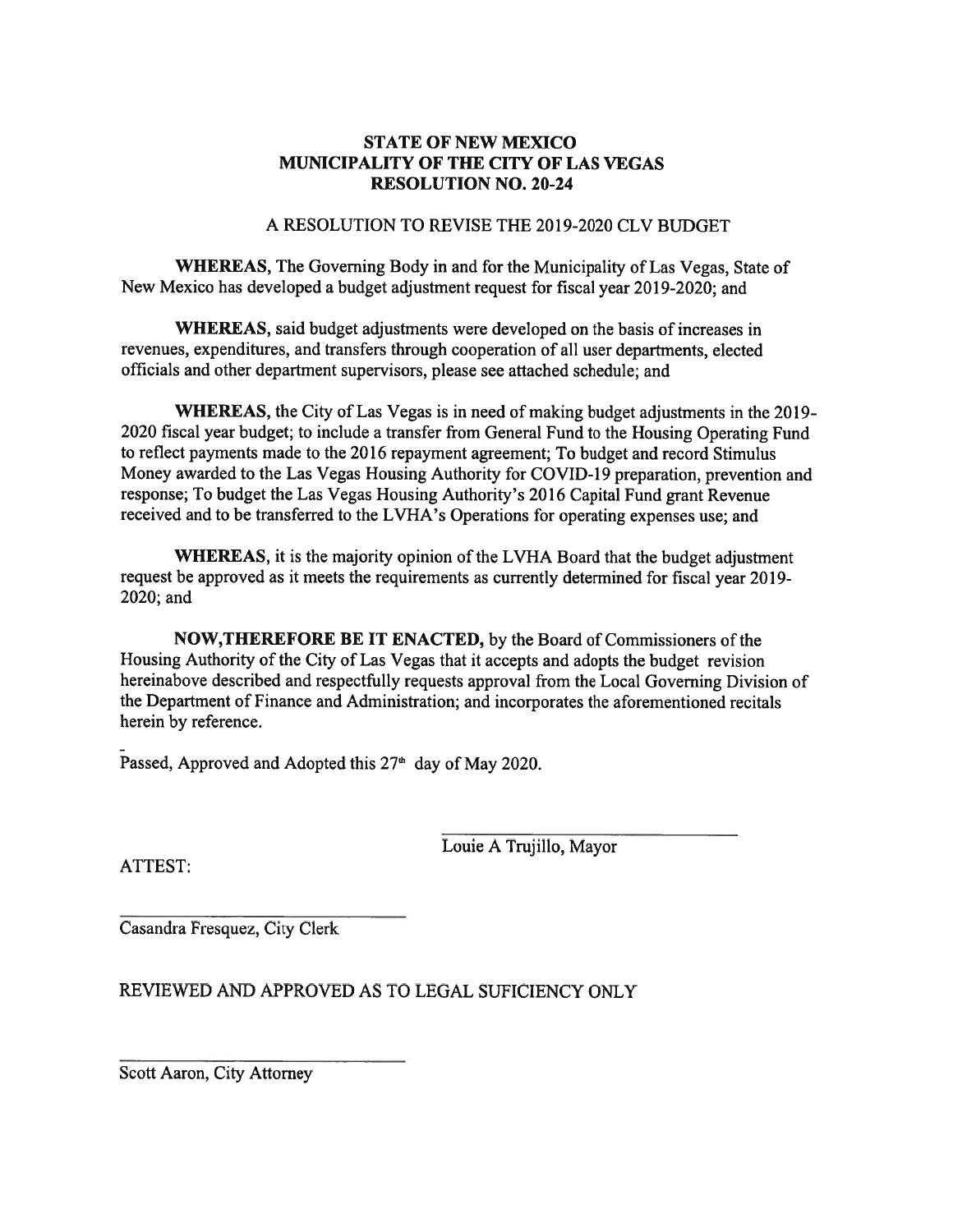5/27/2020

# **RESOLUTION #20-24<br>BUDGET ADJUST REQUEST<br>FISCAL YEAR 2020** FISCAL YEAR 2020 BUDGET ADJUST REQUEST **CITY OF LAS VEGAS** 5/27/2020 RESOLUTION #20-24 CITY OF LAS VEGAS

| Resolution<br>20-24       | Fund                             | Cash         | Revenues     | Transfers In | <b>Transfers Out Expenditures</b> |                      |
|---------------------------|----------------------------------|--------------|--------------|--------------|-----------------------------------|----------------------|
| General Fund              | 101 Cash in Bank                 | \$299,511.00 |              |              |                                   |                      |
| General Fund              | 101 Transfer Out - Cash Balance  |              |              |              | \$ 299,511.00                     |                      |
| Housing Operations        | 652 Transfer In                  |              |              | \$299,511.00 |                                   |                      |
| <b>Housing Operations</b> | 652 Betterments and Improvements |              |              |              |                                   | 299,511.00           |
| Housing Operations        | 652 Janitorial                   |              |              |              |                                   | 2,743.00             |
| Housing Operations        | 652 Transfer In                  |              |              | 2,743.00     |                                   |                      |
| Housing Operations        | 652 Covid-19 Stimulus Revenue    |              | \$129,252.00 |              |                                   |                      |
| Housing Operations        | 652 Covid-19 Stimulus Expense    |              |              |              |                                   | 129,252.00<br>.<br>พ |
| CFP 2016                  | t Revenue<br>676 Grant           |              | 2,743.00     |              |                                   |                      |
| CFP 2016                  | 676 Transfer Out                 |              |              |              | 2,743.00                          |                      |
|                           |                                  |              |              |              |                                   |                      |

Total \$ 299,511.00 \$ 131,995.00 \$ 302,254.00 \$ 302,254.00 \$ 431,506.00

Total

\$ 299,511.00 \$ 131,995.00 \$ 302,254.00 \$ 302,254.00 \$ 431,506.00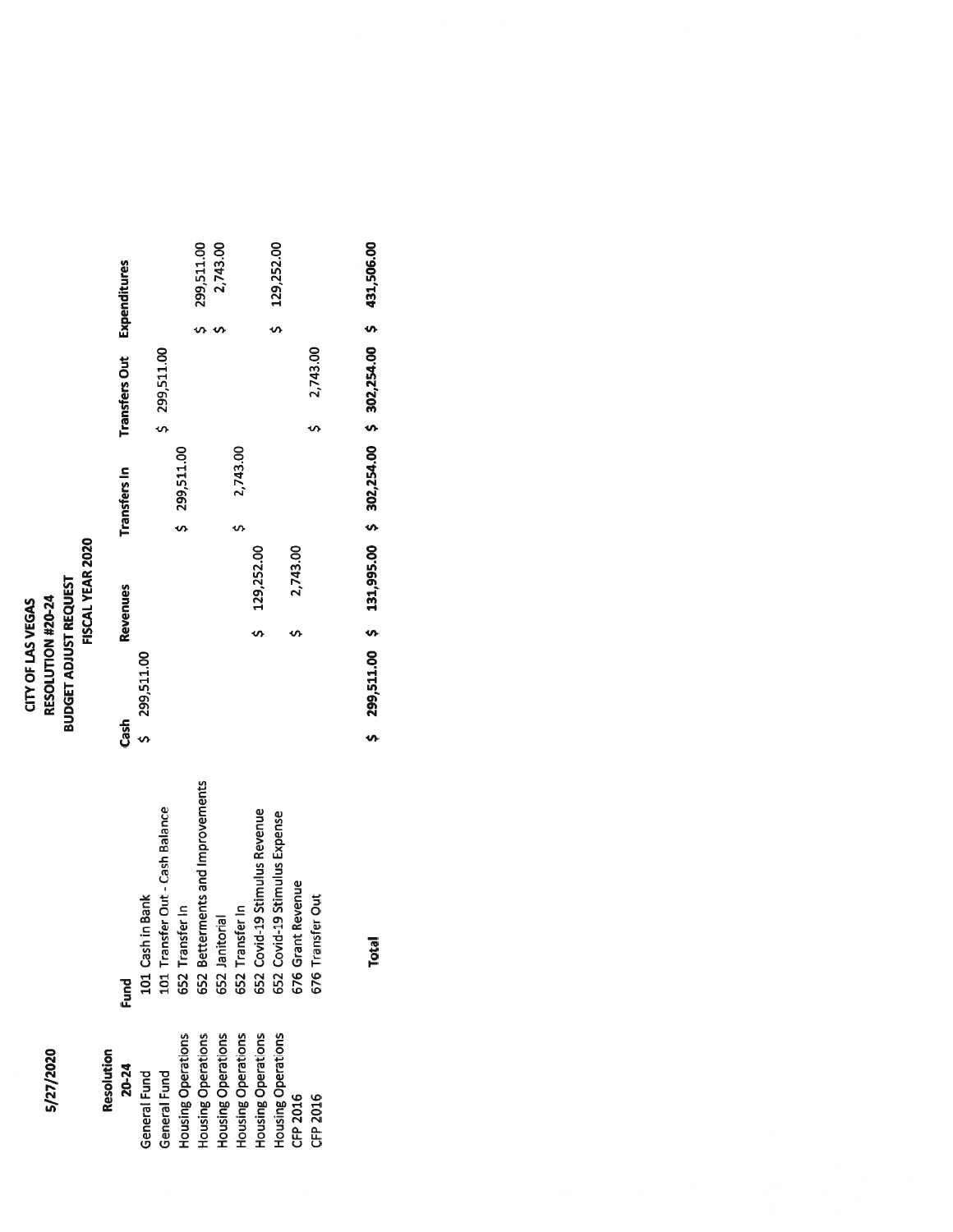|                      |       |            | Cash Transfers Budgeted Amount | Total |                                 |
|----------------------|-------|------------|--------------------------------|-------|---------------------------------|
| <b>Cash Transfer</b> |       | 171.195.84 | 21,685.00                      |       |                                 |
| <b>Cash Transfer</b> |       | 165,000.00 | 15,000.00                      |       |                                 |
|                      | Total | 336.195.84 | 36,685.00                      |       | 299,510.84 Total to be budgeted |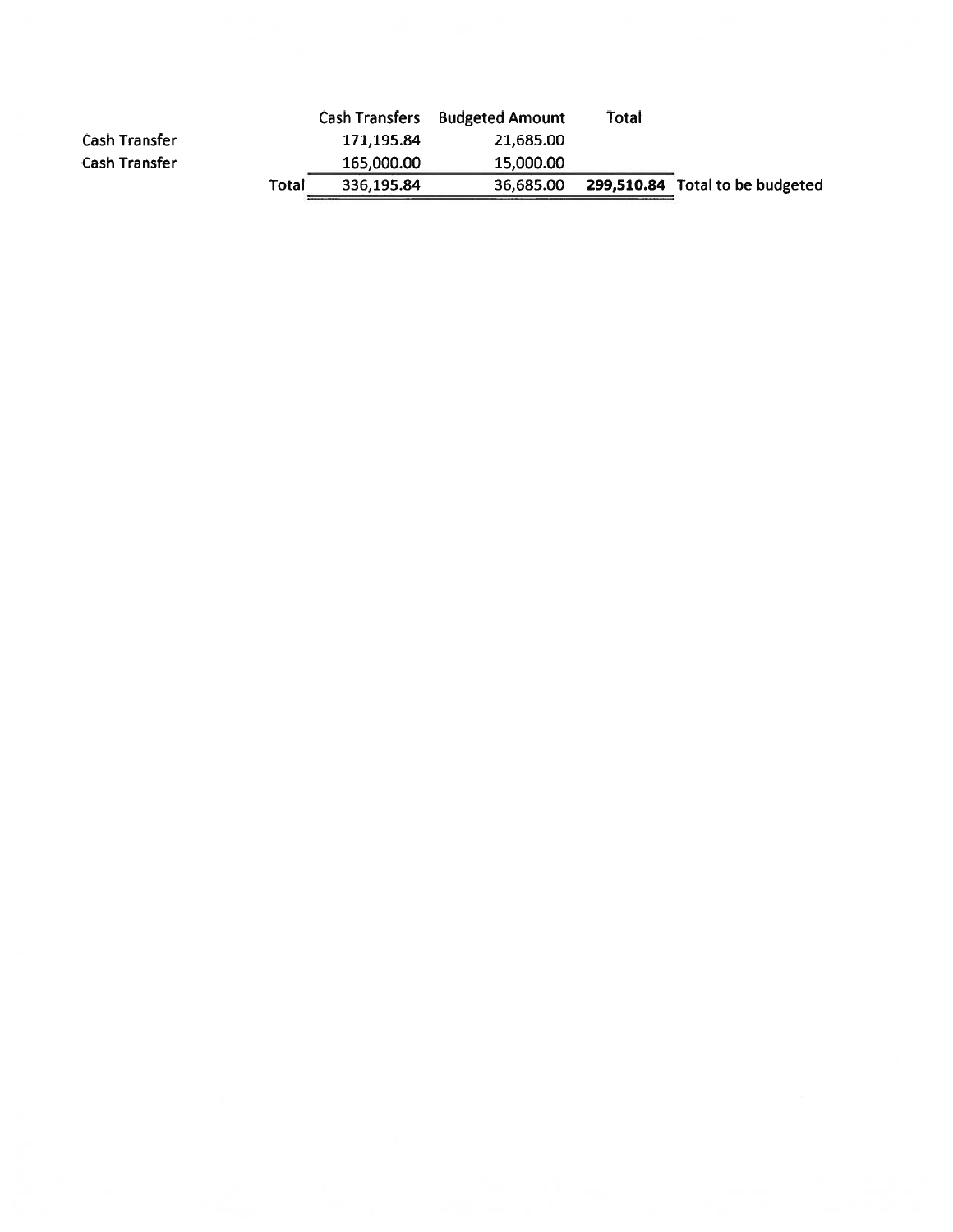

#### Grant: NM02P007501 -16 (CFP) Capital Fund Program Fiinta.DI vicher

| Voucher No:            | 092-00958233                                                       | eLOCCS Entered by:                                                                                                                                                         | <b>Miscellaneous</b><br>NATASHA MARTINEZ-PADILLA                         |               |
|------------------------|--------------------------------------------------------------------|----------------------------------------------------------------------------------------------------------------------------------------------------------------------------|--------------------------------------------------------------------------|---------------|
| <b>IAmount:</b>        | \$2,743,00                                                         |                                                                                                                                                                            | on 04-14-2020 at 18:23 EST                                               |               |
| <b>IStatus:</b>        | Reviewed/Paid                                                      | <b>Reviewed by:</b>                                                                                                                                                        | <b>MANDY GRIEGO</b><br>on 04-16-2020 at 12:32 EST                        |               |
|                        |                                                                    | <b>Bank Name:</b><br><b>Est Deposit on:</b>                                                                                                                                | <b>Deposit Information</b><br><b>BANK OF LAS VEGAS</b><br>Mon 04-20-2020 |               |
|                        | <b>BLI</b>                                                         | <b>Line Item Name</b>                                                                                                                                                      |                                                                          | <b>Amount</b> |
|                        | 1406<br>Operations                                                 |                                                                                                                                                                            |                                                                          | 2,743.00      |
|                        |                                                                    |                                                                                                                                                                            | Total:                                                                   | 2,743.00      |
| <b>Review Reasons:</b> |                                                                    |                                                                                                                                                                            |                                                                          |               |
|                        | • Manual Review-PHA is not compliant with procurement regulations. | • All requested after the disbursement end date for this grant (04-12-2020) requires review.<br>• This awards Final-Reports-Due-Date ended on 04/12/2020, review required. |                                                                          |               |
| <b>Review Remarks:</b> |                                                                    |                                                                                                                                                                            |                                                                          |               |
|                        | • DED has been extended to 4/12/2021                               |                                                                                                                                                                            |                                                                          |               |



**Privacy Statement**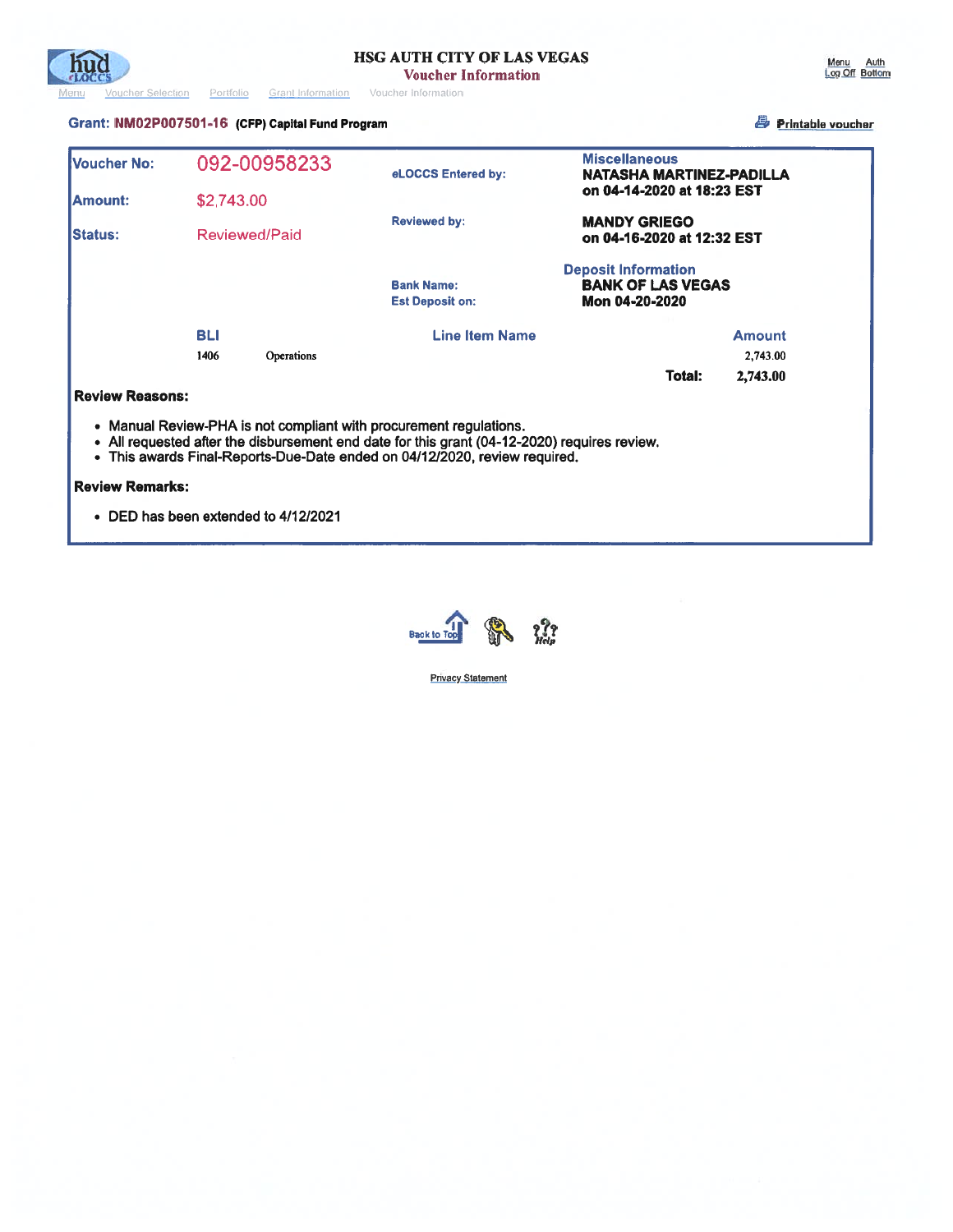

#### U.S. DEPARTMENT OF HOUSING AND URBAN DEVELOPMENT WASHINGTON, DC 20410-5000

OFFICE OF PUBLIC AND INDIAN HOUSING

April 30, 2020

Barbara Padilla Executive Director Housing Authority of the City of Las Vegas 2400 Sagebrush Street Las Vegas NM, 87701

Dear Barbara Padilla:

#### SUBJECT: Obligation Letter, Public Housing Operating Fund Grant from CARE Act, LOCCS/PAS Project No. PPN NMOO70000012ODC

This letter obligates \$129,252 Supplemental Operating Funds pursuan<sup>t</sup> to the Coronavirus Aid, Relief, and Economic Security Act (CARES Act) (Public Law 116-136). The amount of the obligation is based on this project's eligibility \$864,552 as a percentage of the program's CY <sup>2020</sup> total eligibility. For more information on the methodology used to establish eligibility and funding availability, please see:

#### https://www.hud.gov/program offices/public indian housing/programs/ph/am/opfnd2020

All funds must be used in accordance with the Annual Contributions Grant Agreement and associated laws and regulations. By drawing down the funds obligated in this letter, you and your agency are confirming agreemen<sup>t</sup> and compliance with the all terms and conditions of the Operating Fund program. Further, <sup>a</sup> drawdown of these funds constitutes an agreemen<sup>t</sup> that the current estimated eligibility and obligation is correct. The amount of your agency's obligated funds is available through the HUD Electronic Line of Credit Control System (eLOCCS). Instructions for the use of eLOCCS are available in the eLOCCS Quick References document at https://www.hud.gov/sites/dfiles/CFO/documents/eLOCCSQuickReferenceGuide03-201 8rev2,pdf.

Sincerely,

Danible Babbiche

Danielle Bastarache Deputy Assistant Secretary, Office of Public Housing and Voucher Programs

www.hud.gov espanol.hud.gov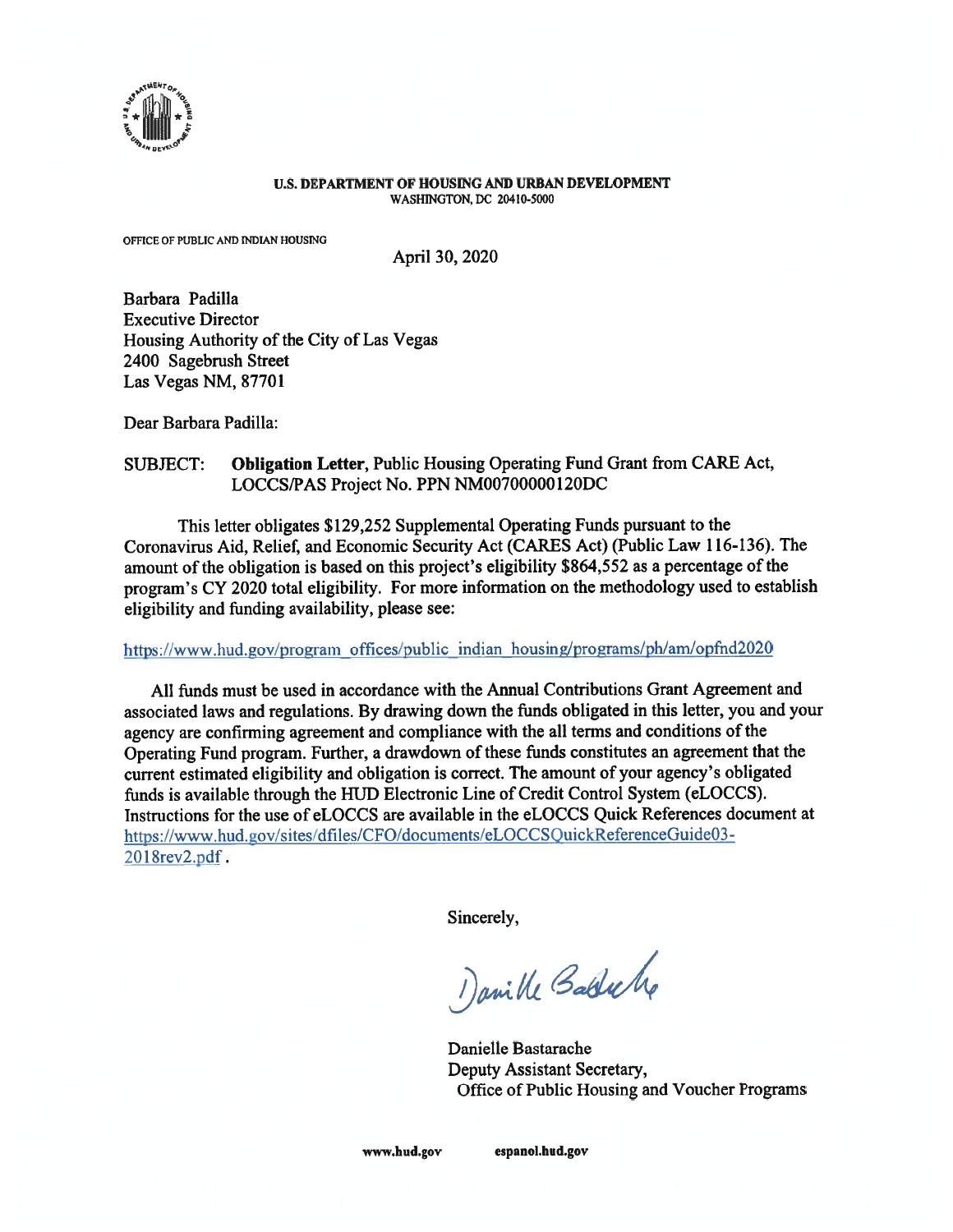

#### U.S. DEPARTMENT OF HOUSING AND URBAN DEVELOPMENT WASHINGTON, DC 20410-5000

| <b>Special Attention of:</b>                   | <b>Notice PIH-2020-07</b>    |
|------------------------------------------------|------------------------------|
| <b>Public Housing Agencies</b>                 |                              |
| <b>Public Housing Hub Directors</b>            | Issued: April 28, 2020       |
| <b>Public Housing Program Center Directors</b> |                              |
| Regional and Field Office Directors            | Expires: This notice remains |
| <b>Resident Management Corporations</b>        | in effect until              |
|                                                | amended,                     |
|                                                | superseded or                |
|                                                | rescinded.                   |
|                                                |                              |
|                                                |                              |

## Subject: Implementation of Supplemental Guidance to the Federal Fiscal Year 2020 Operating Fund Appropriations

## 1. Purpose

This Notice provides guidance on the allocation and eligible uses of the Supplemental Public Housing Operating funding provided pursuan<sup>t</sup> to the Coronavirus Aid, Relief, and Economic Security Act (CARES Act) (Public Law 116-136), as well as the additional flexibilities provided pursuan<sup>t</sup> to the CARES Act to use previously appropriated Capital and Operating Funds to enable public housing agencies (PHAs) to prevent, prepare for, and respond to coronavirus.

#### 2. Background

The CARES Act provided an additional \$685,000,000 for the Public Housing Operating Fund to "prevent, prepare for, and respond to coronavirus, including to provide additional funds for public housing agencies to maintain normal operations and take other necessary actions during the period that the program is impacted by coronavirus."

Further, the CARES Act requires that such supplemental Operating Funds shall be distributed to PHAs in accordance with the Operating Fund formula found at 24 Code of Federal Regulations (CFR) Part 990. The funds may be used for eligible activities under the Operating Fund and the Capital Fund (Subsections  $(d)(1)$  and  $(e)(1)$  of Section 9 of the United States Housing Act of 1937 (1937 Act)) during the period the program is impacted by coronavirus, and other expenses related to preventing, preparing for, and responding to coronavirus, including activities to:

- (i) suppor<sup>t</sup> or maintain the health and safety of assisted individuals and families; and
- (ii) suppor<sup>t</sup> education and childeare for impacted families.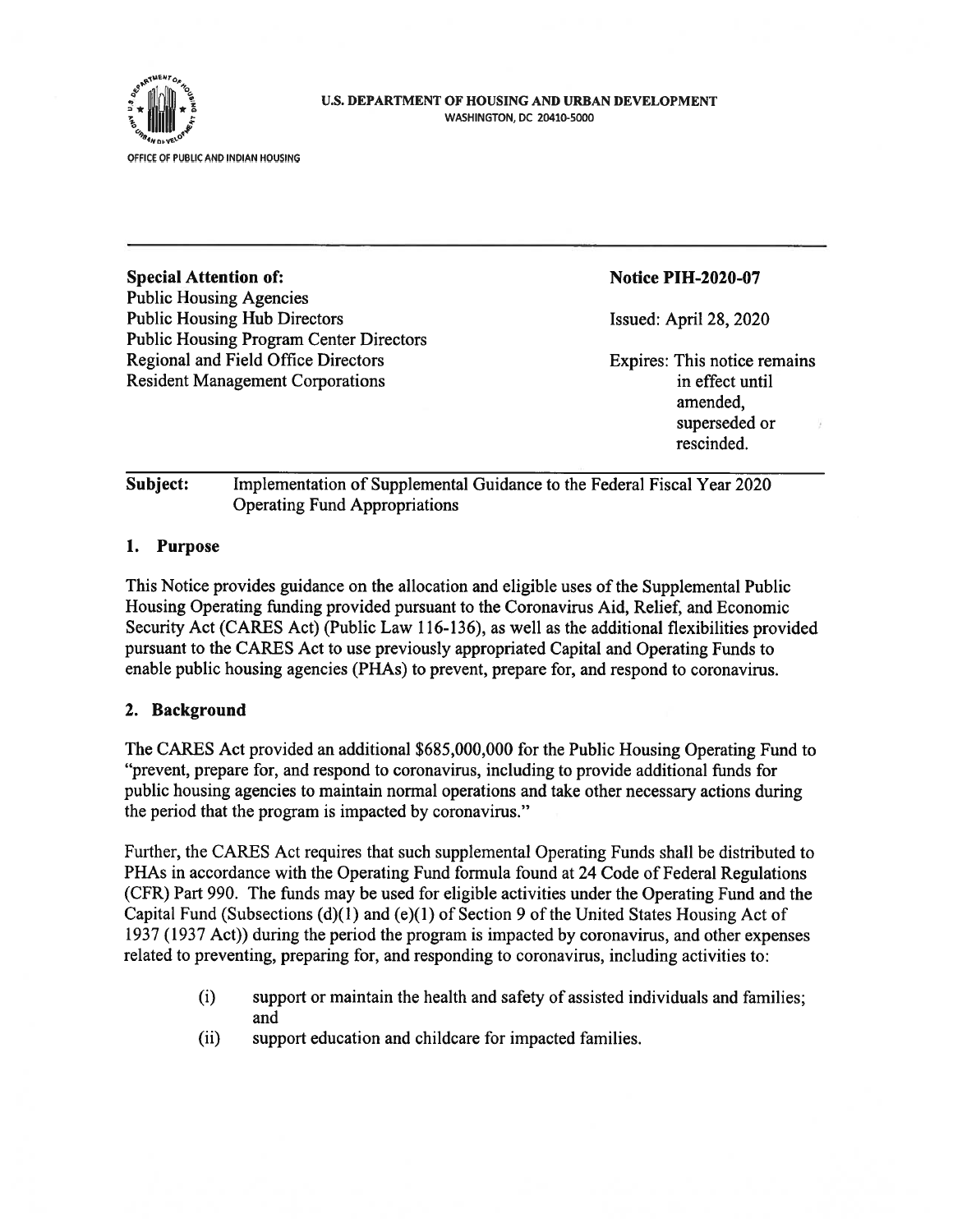Amounts previously made available by formula under the Operating Fund and Capital Fund programs in prior Acts, excep<sup>t</sup> for set-asides for specific activities (e.g., emergency and natural disaster, safety and security, lead-based paint and other housing-related hazards, such as carbon monoxide reduction), may be used for the purposes described above through December 31, 2020, unless this time period is extended by the Secretary.

Additionally, this Notice articulates the authority of the CARES Act as well as the Secretary's finding that the waivers and alternative requirements discussed below are necessary for the safe and effective administration of the Public Housing program, consistent with the purposes described under the CARES Act, to prevent, prepare for, and respond to coronavirus. See Notice PIH 2020-05 for more information on the waiver authority provided through the CARES Act.

PHAs are required to keep written documentation that record which waivers the PHA applied to their programs and the effective dates. <sup>A</sup> PHA does not need to notify HUD or receive HUD approva<sup>l</sup> to begin utilizing these waivers/alternative requirements. However, HUD may subsequently require the PHA to provide information to HUD on the waivers used by the PHA and the date the PHA applied the waiver to its program.

## 3. Applicability

This Notice applies to both PHAs administering the Public Housing program and PHAs participating in the Moving to Work (MTW) Demonstration. PHAs will receive funding based upon the Operating Fund formula found at 24 CFR Part 990. MTW PHAs that have an MTW agreemen<sup>t</sup> which modifies the Operating Fund formula will receive funding based upon the modified formula. Further, MTW PHAs may exercise their full fungibility authority pursuan<sup>t</sup> to their MTW agreements to suppor<sup>t</sup> activities to prevent, prepare for, and respond to coronavirus to implement activities that are eligible under Sections 8 and <sup>9</sup> of the 1937 Act, including the expanded eligible uses authorized by the CARES Act, and for such activities in their local, non traditional programs, as found in Notice PIH-2011-45.

#### 4. Distribution of CARES Act Supplemental Appropriation, Administrative Requirements, and Time Period to Use Supplemental Funds

Obligations of CARES Act Supplemental Operating Fund gran<sup>t</sup> amounts will be calculated based on each project's pro rata Calendar Year (CY) 2020 Operating Fund eligibility at the time HUD obligates the supplemental funds. Changes in project eligibility will be captured as par<sup>t</sup> of the normal Operating Fund process through subsequent obligations from the normal CY 2020 Operating Fund grants.

To effectuate these obligations and pursuan<sup>t</sup> to the waiver authority provided in the CARES Act, HUD hereby waives <sup>24</sup> CFR 990.2 10, which requires HUD to make payments equal to one twelfth (1/12) of the total annual Operating Fund under the formula. HUD is also waiving 24 CFR 990.280 (b)(5) to permit PHAs to transfer up to the entire amount of the CARES Act Supplemental Funds between projects without having excess cash. HUD will make the CARES Act Supplemental Operating Fund amounts available to PHAs via <sup>a</sup> single obligation to <sup>a</sup> unique gran<sup>t</sup> number, ending with the letter "C." PHAs will be able to draw down the supplemental amounts as needed, to fund eligible immediate needs.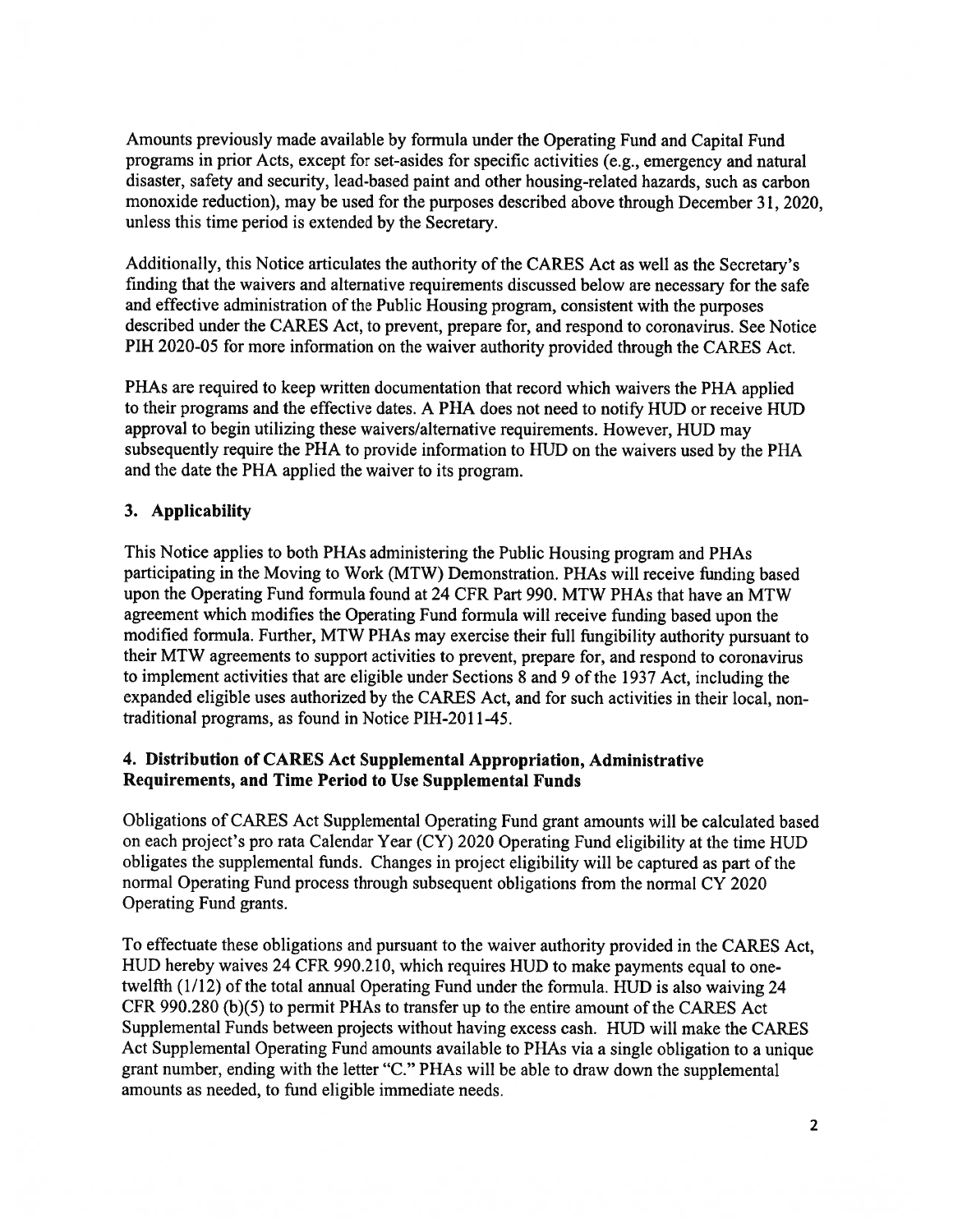CARES Act Supplemental Operating Funds are subject to all Operating Fund requirements, including 24 CFR Part 990, the CY 2020 Operating Fund Processing Notice (Notice PIH-2020- 03), and the Supplement to the HUD Financial Management Handbook (7475.1 REV. CHG-1), in reporting coronavirus-related expenses. HUD is waiving 24 CFR 990.280(b) so that PHAs complying with Asset Management under <sup>24</sup> CFR 990 Subpart <sup>H</sup> may transfer funds to the Central Office Cost Center (COCC) to pay for immediate needs of the COCC that exceed the safe harbors identified in Chapter <sup>7</sup> of the HUD Financial Management Handbook, in order to cover the additional expenses required to prevent, prepare for, and respond to the coronavirus.

Notwithstanding the above, funds transferred to the COCC in excess of the safe harbors must comply with the cost reasonableness standards found at 2 CFR 200.404, and shall not exceed the safe harbors by more than 50 percent. Funds transferred to the COCC remain CARES Act Supplemental Operating Funds. Unlike regular Operating Funds, Supplemental CARES Act funds may not roll into <sup>a</sup> PHA's reserves and must be tracked and accounted for separately. PHAs must be able to account for the expenditure of these funds. Accounting and remittance guidance will be forthcoming. During the Period of Performance, HUD is waiving the requirement in <sup>24</sup> CFR 990.280(b)(5) to have excess cash before charging an asset managemen<sup>t</sup> fee to the projects in the PHA fiscal year that is current as of the date of this Notice.

In accordance with Office of Management and Budget (0MB) Memo M-20-l7, HUD is temporarily modifying the requirement for active System for Award Management (SAM) registration in the Operating Fund program. Current registrants in SAM with an active registration expiring before May 16, <sup>2020</sup> will be afforded <sup>a</sup> one-time extension of <sup>60</sup> days. The CARES Act Supplemental Operating Fund Appropriation will be obligated by HUD prior to May 16, 2020. Therefore, HUD will obligate funds to PHAs with expired SAM registrations, provided they have <sup>a</sup> Data Universal Number System (DUNS) number. Importantly, PHAs should ensure that they bring their SAM registrations current as soon as feasible, as, after the 60 day extension expires, future obligations of Operating Funds will not be made to PHAs with expired SAM registrations.

The CARES Act appropriations language states that the Supplemental Funding is available "...to prevent, prepare for, and respon<sup>d</sup> to coronavirus, including to provide additional funds for public housing agencies to maintain normal operations and take other necessary actions during the period that the program is impacted by coronavirus." As such, this Notice defines "the period that the program is impacted by coronavirus." HUD is initially defining the time period for which the program is impacted by coronavirus as through December 31, 2020. HUD will continue to evaluate the impact of coronavirus on the public housing program, and, if it determines that the impact to the program will extend beyond December 31, 2020, HUD will issue additional guidance extending the time period for which PHAs may use these funds.

The period of performance, as defined in <sup>2</sup> CFR 200.77, for this gran<sup>t</sup> will end December 31, 2020, unless extended. HUD will consider extending the period of performance for up to twelve months, pursuan<sup>t</sup> to 2 CFR 200.308(d)(2).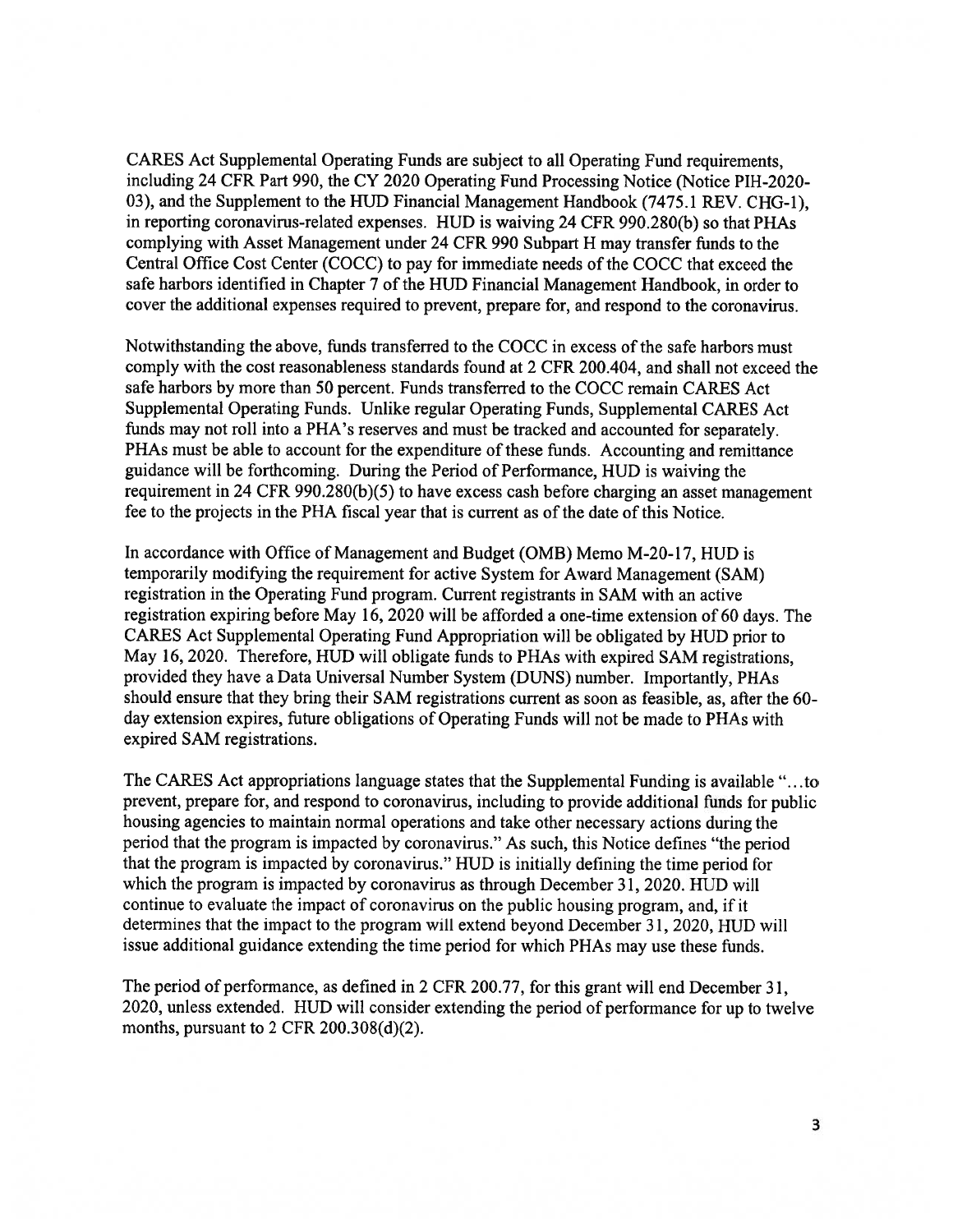The funding provided through this Notice cannot be used for the repaymen<sup>t</sup> of debts or any amounts owed to HUD including, but not limited to, Office of Inspector General (OIG), or other monitoring review findings, Additionally, Supplemental Operating Funds provided through this Notice considered for salaries, bonuses, employee incentives, hazard pay, or any other compensation must comply with the executive compensation requirements under Section 220 of Public Law 116-94, Further Consolidated Appropriations Act, 2020, and must comply with reasonable compensation requirements found at 2 CFR 200.430(b).

#### 5. Flexible Use of Funds

As noted above, Supplemental Operating Funds provided through the CARES Act, and Operating Funds and Capital Funds provided through prior Acts, may be used for eligible Operating Fund and Capital Fund activities, or for coronavirus purposes as described in Section <sup>6</sup> of this Notice. The flexibility to use previously appropriated Capital and Operating Funds is available to PHAs beginning on the date of this Notice and extends through December 31, 2020, unless HUD determines that it is necessary to extend the flexibility for PHAs to continue to prevent, prepare for, or respond to coronavirus. References below in this section to "when this authority expires" are referring to this date.

PHAs intending to use Capital Funds for Operating Fund eligible activities generally must follow the current procedure of including an "Operations" Work Activity (Budget Line Item [BLI] 1406) in the Annual Statement/Budget for the Capital Fund gran<sup>t</sup> in the Energy and Performance Infonnation Center (EPIC) system for the gran<sup>t</sup> that will be the source of the funds. With the publication of this Notice, HUD is lifting all limits on PHA use of Capital Funds for Operating Fund purposes and has lifted edit checks in the EPIC system to facilitate this authorization to prevent, prepare for, or respond to coronavirus. When this authority expires on December 31, 2020, previous limits on authorization to expend Capital Funds for Operating Fund purposes will be reinstated. Funds already expended based on this authorization will not be impacted; however, unexpended Capital Funds previously authorized and budgeted to be expended for Operating Funds beyond the reinstated requirements must be re-budgeted to comply with the reinstated requirements.

HUD anticipates that PHAs will encounter higher costs to administer Capital Fund grants because of the substantial challenges of having to do most of the work remotely. To provide accommodation for this possible constraint, HUD is waiving the Administration cost limitation established in 24 CFR 905.314(h) of 10 percen<sup>t</sup> and temporarily resetting it to 15 percent. PHAs remain bound by the requirements of 2 CFR 200.404 that all costs must be reasonable. The increased Administration cost authorization shall remain in effect until December 3 1, 2020 during the time period that CARES Act flexibility between the Operating Fund and Capital Fund remains in effect. When this authority expires, the previous limitation on Administration cost expenditures will be reinstated. Funds already expended based on this authorization will not be impacted by the reinstatement; however, unexpended Capital Funds previously authorized and budgeted to be expended for Administration costs above the reinstated requirements must be re budgeted to comply with the reinstated requirements.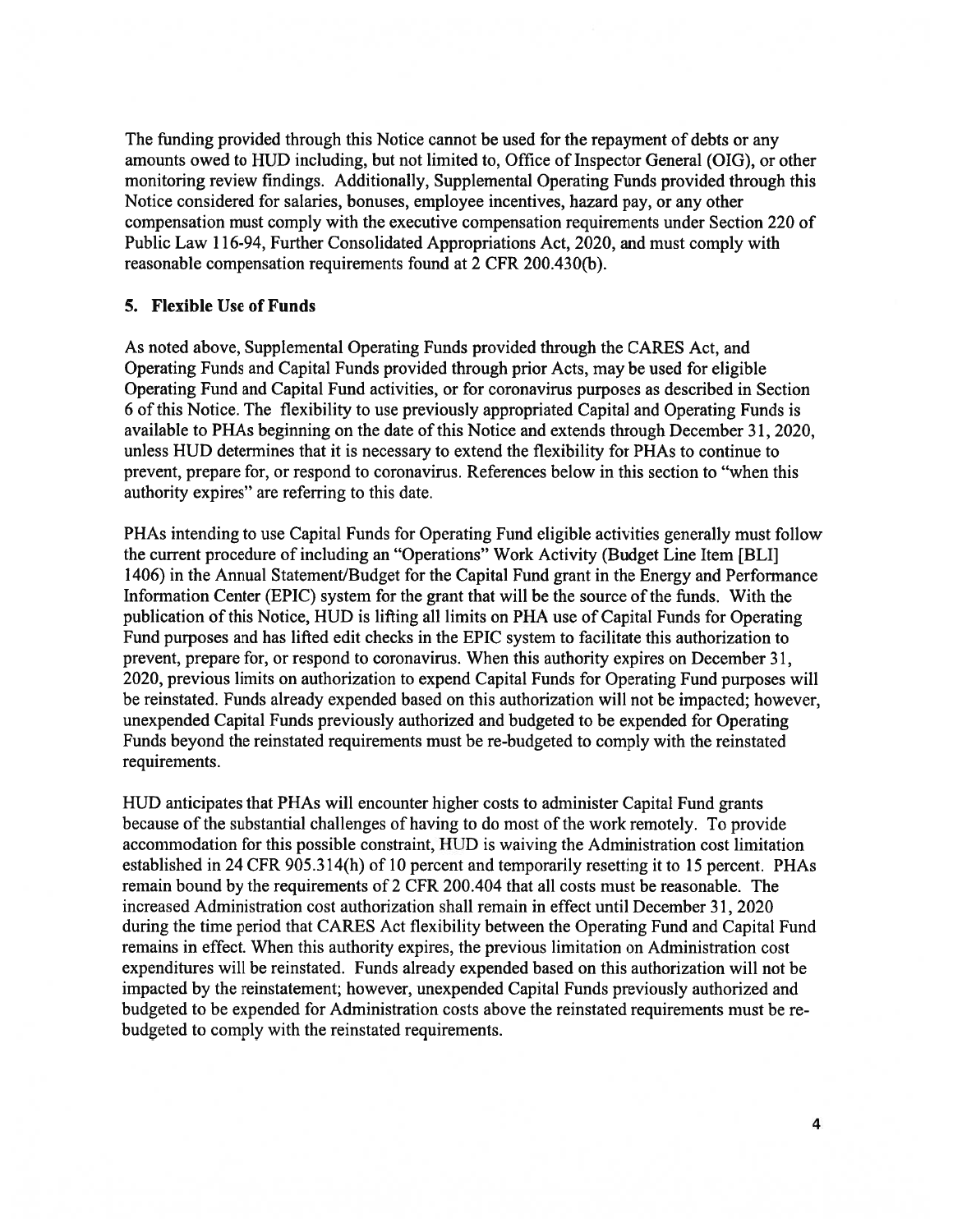In order to expedite the process of making funds available to PHAs, HUD will be suspending the requirement for Field Office approval of Five-Year Action Plans as <sup>a</sup> prerequisite for creating Annual Statement/Budgets in EPIC and in turn spreading BLIs in LOCCS (i.e., submitted Five-Year Action Plans will be automatically approved). The suspension of the requirement for Field Office approval will go into effect when HUD implements the next release of the EPIC system (currently scheduled for the middle of May). However, Field Offices shall retain the ability and authority to require revision to Five-Year Action Plans after submission if <sup>a</sup> PHA fails to comply with programmatic requirements as they are modified by this Notice. Further, Field Offices shall retain the ability and authority to suspend grants in LOCCS or to pu<sup>t</sup> them on auto review if the PHA is at risk of noncompliance with programmatic requirements.

As described above, PHAs may use Supplemental Operating Funds provided through the CARES Act, and Operating Funds provided through prior Acts for the regular Capital Fund uses described in subsection (d)(1) of Section 9 of the 1937 Act. PHAs that use Operating Funds for capital expenses shall be required to repor<sup>t</sup> such expenditures at <sup>a</sup> time and in <sup>a</sup> manner to be established by HUD in future guidance as outlined in Section 8 of this Notice.

#### 6. Use of Funds Related to Combatting Coronavirus

The CARES Act provides authority for PHAs to use Supplemental Operating Funds, Operating Funds, and Capital Funds for "expenses related to preventing, preparing for, and responding to coronavirus, including activities to suppor<sup>t</sup> or maintain the health and safety of assisted individuals and families, and activities to suppor<sup>t</sup> education and child care for impacted families." HUD encourages PHAs to balance operational needs with the health, safety and educational needs of assisted families when prioritizing expenditures to combat coronavirus,

The below section identifies potential uses of funds that would prevent, prepare for, or respond to coronavirus, and is not intended to be exhaustive however, the use of such funds may not be duplicative of services provided through other Federally-funded program. While categorized below for ease of use, HUD expects that PHA coronavirus-related expenses may fall within multiple categories simultaneously as they work to combat coronavirus. Some of the expenses listed below, and other expenses PHAs incur related to the coronavirus, may be considered normal operating or capital expenses. PHAs will be expected to be able to identify additional "normal" expenses incurred due to the coronavirus in forthcoming reporting requirements.

- Preparing for: CARES Act funds may be used prior to a local coronavirus outbreak to develop processes and procedures, and begin to take actions designed to help keep people healthy, reduce exposure to coronavirus, and slow the spread of the disease, including but not limited to:
	- <sup>o</sup> Creation or update of infectious disease outbreak plan;
	- <sup>o</sup> Sourcing and purchasing personal protective equipment for PHA staff;
	- <sup>o</sup> Coordination with providers of services needed to suppor<sup>t</sup> residents as <sup>a</sup> result of coronavirus, including cost of delivery of goods, supplies, and equipment;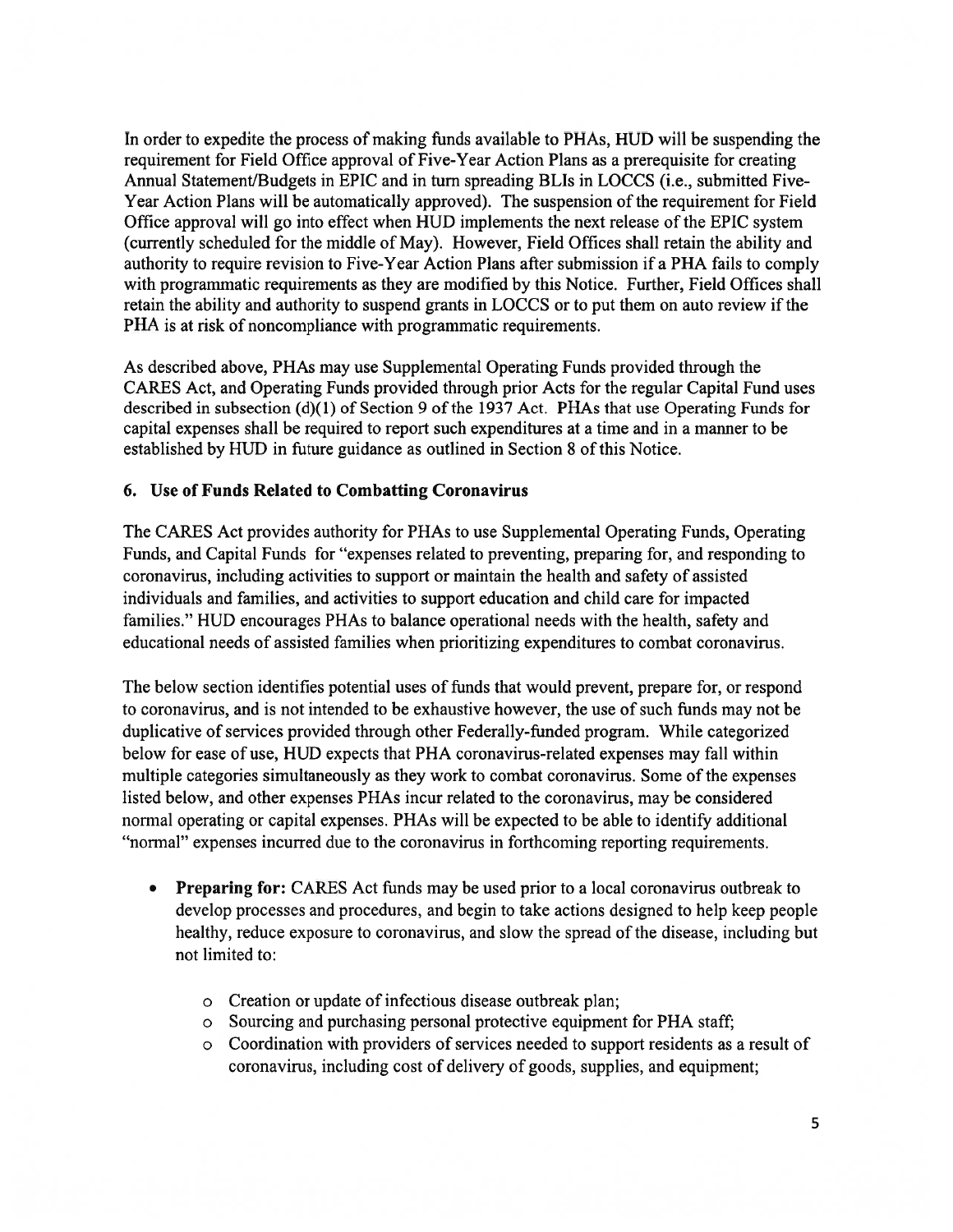- <sup>o</sup> Coordination with local health service providers for activities, including: the development or provision of guidance to staff or residents, travel for testing, or other reasons related to coronavirus;
- <sup>o</sup> Childcare costs for residents so that they can continue to work, and childcare costs for staff performing essential functions (as defined at the state/local), to the extent they would not have incurred otherwise; and
- <sup>o</sup> Other reasonable expenses related to preparing for the coronavirus.
- Preventing: During <sup>a</sup> coronavirus local outbreak, PHAs may use funds to preven<sup>t</sup> the spread of the virus to staff and residents, including but not limited to:
	- <sup>o</sup> Costs related to maintaining adequate social distancing, including modifying or limiting access to communal spaces, increasing service hours to preven<sup>t</sup> crowding in waiting areas, or any other costs incurred to ensure adequate distance among staff and residents;
	- <sup>o</sup> Costs of delivering supplies so that staff or residents can shelter in place, thereby reducing exposure to the greatest number of people;
	- <sup>o</sup> Direct costs related to limiting the spread of the coronavirus, including travel costs for testing, or other preventive health measures related to coronavirus;
	- <sup>o</sup> Expenses of isolating people suspected of being exposed or those at high-risk of serious complications if infected (e.g., elderly residents, and residents with underlying conditions);
	- <sup>o</sup> Costs of protecting residents (particularly high-risk residents) from exposure from interaction with PHA staff and vice versa;
	- <sup>o</sup> Payment of salaries of PHA staff unable to work because of the coronavirus public health restrictions (e.g., office managemen<sup>t</sup> staff who cannot go into the office and cannot perform work remotely, or paymen<sup>t</sup> of full salaries of PHA staff forced to work part-time because of lack of child care); and
	- <sup>o</sup> Other reasonable expenses related to preventing the coronavirus.
- Responding to: Once coronavirus has spread to staff and/or residents, PHAs may use funds to care for those who have become infected and to limit the exposure and spread of the virus. Funds may continue to be used after <sup>a</sup> local outbreak for any continuing expenses incurred due to the spread of coronavirus, including but not limited to:
	- <sup>o</sup> Expenses of caring for PHA staff and residents who have tested positive, but do not require immediate hospitalization, including:
		- Payment for increases in sick leave allowances for PHA staff;
		- Physical, personnel, or security costs incurred to limit movement;
		- Costs to safely transport residents that tested positive to <sup>a</sup> quarantine facility; and
		- Costs of supporting residents in quarantine such as health-related supplies (e.g., masks and cleaning supplies).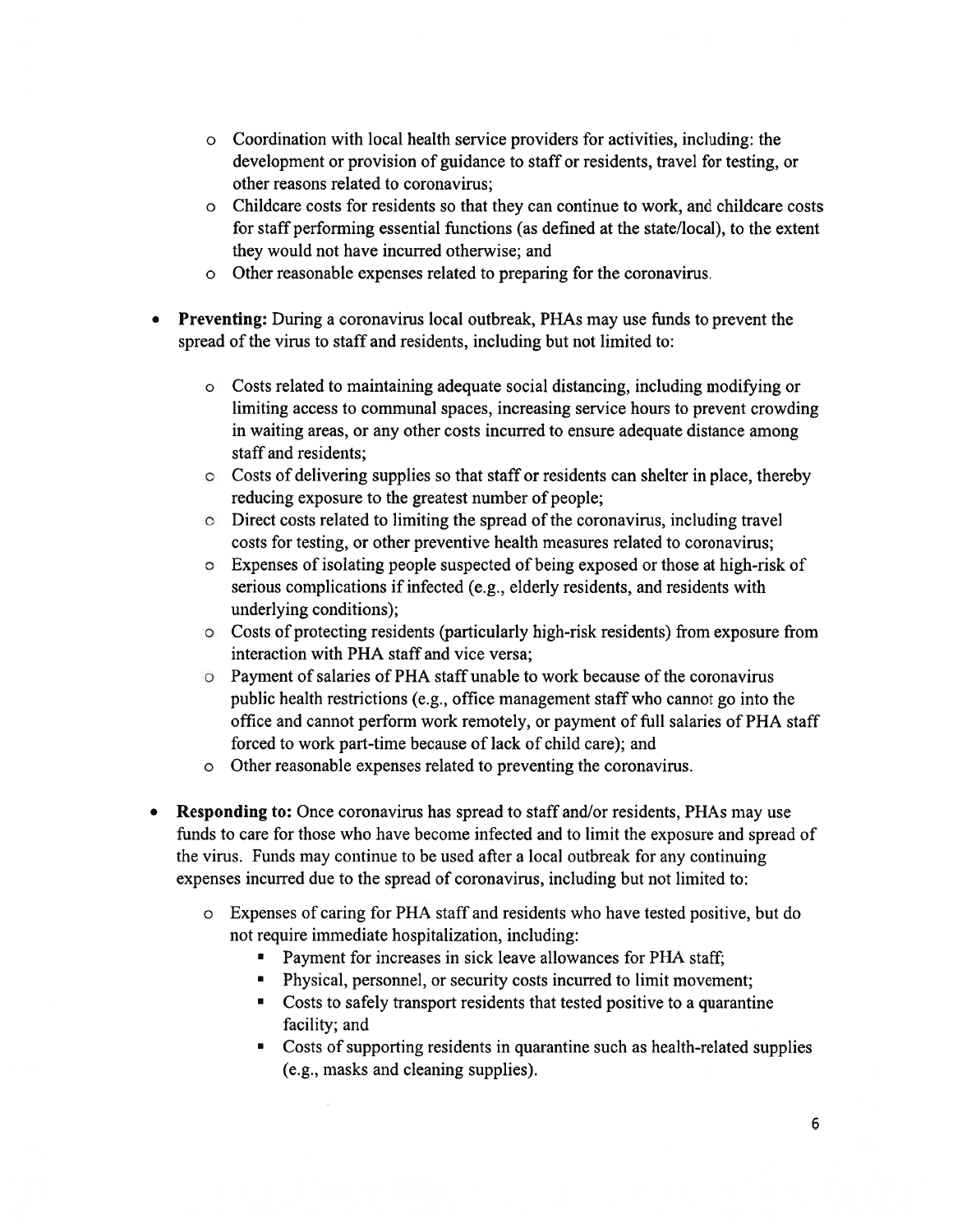- <sup>o</sup> Expenses to safely transport residents/staff in need of medical attention;
- <sup>o</sup> Expenses incurred because of coronavirus restrictions impacting PHA operations (e.g., paying for transportation expenses for PHA staff who rely on public transit that is no longer available);
- <sup>o</sup> Costs to facilitate and coordinate with local schools and local governments receiving funds from the Department of Education for the education of students in public housing households:
	- •Internet connection infrastructure; and
	- Tablets or other low-cost computers for students.
- Other reasonable expenses incurred while responding to the coronavirus.

HUD is making available an additional BLI in the Line of Credit Control System (LOCCS) to account for coronavirus-related expenditures from Capital Fund grants: BLI 1509 "Coronavirus." HUD anticipates that many PHAs will have to shift the use of Capital Funds significantly away from conventional modernization activities to activities specifically designed to prevent, prepare for, and respon<sup>d</sup> to the coronavirus (those described above): these expenditures will be accounted for using BLI 1509 "Coronavirus."

HUD has also created the following work categories in EPIC under the 1509 BLI:

- 1. Preparing for Coronavirus (1509)
- 2. Preventing Coronavirus (1509)
- 3. Responding to Coronavirus (1509)

HUD will make available specific instructions on how to modify Five-Year Action <sup>p</sup>lans and Annual Statement/Budgets in EPIC to move funds to BLI <sup>1509</sup> in separate guidance.

HUD is not creating subcategories for the above work categories at this time; however, once HUD establishes the reporting requirements for the Operating Fund, there may be <sup>a</sup> need to create subcategories in EPIC to synchronize the reporting requirements between the Operating Fund and the Capital Fund with respec<sup>t</sup> to the coronavirus eligible activity. If necessary, HUD will establish subcategories in future guidance in conjunction with the publication of guidance on reporting for the Operating Fund.

## 7. Record Retention

HUD regulations at 24 CFR 990.325 require PHAs to retain documents related to all financial managemen<sup>t</sup> and activities funded under the Operating Fund for <sup>a</sup> period of five fiscal years after the funds were received. However, <sup>2</sup> CFR 200.333(b) allows federal agencies (including HUD) to extend the record-retention period for non-federal entities if this is done in writing. Therefore, HUD reserves the right to extend the record-retention period beyond five fiscal years and will notify PHAs in writing when such extensions are warranted.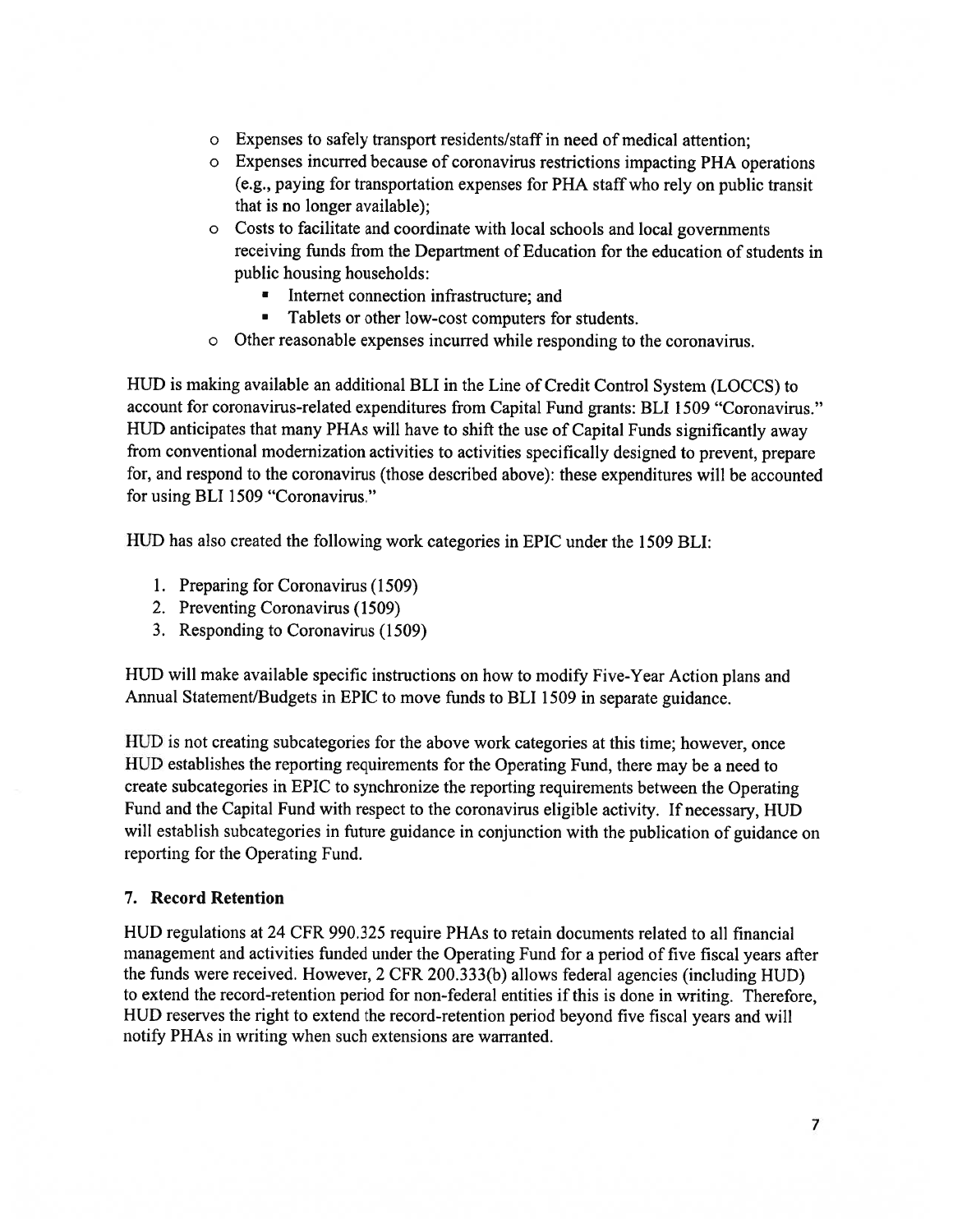## 8. Reporting

HUD will develop <sup>a</sup> process by which PHAs will repor<sup>t</sup> all expenditures of CARES Act supplemental funds, and will articulate reporting requirements, to include submission requirements, at <sup>a</sup> later date. PHAs may also be required to repor<sup>t</sup> on the expenditure ofthe supplemental funds, as well as Operating Funds, program income, and Capital Funds used for coronavirus-related expenses. PHAs should immediately modify their chart of accounts or take other steps as needed to enable themselves to accurately track and repor<sup>t</sup> the date and amount of coronavirus-related expenses based on the source of the funding used.

#### Additional CARES Act Reporting

Section 15011 of the CARES Act requires that recipients of \$150,000 or more of CARES Act funding submit, not later than 10 days after the end of each calendar quarter; <sup>a</sup> repor<sup>t</sup> containing information regarding the amount of funds received; the amount of funds obligated or expended for each project or activity; <sup>a</sup> detailed list of all such projects or activities, including <sup>a</sup> description ofthe project or activity; and detailed information on any subcontracts or subgrants awarded by the recipient. As outlined in the Office of Management and Budget (0MB) memorandum, M 20-2 1, existing reporting requirements are anticipated to meet the requirements of Section 15011, but the content and format for this reporting is still under development and will need to be reviewed against current program practices. The Department will work in coordination with 0MB to ensure that this requirement can be fulfilled by recipients of CARES Act funding in <sup>a</sup> manner that utilizes to the greatest extent possible existing reporting streams, providing the necessary transparency and accountability with minimal additional burden. If additional reporting is necessary, further guidance will be released by the Department in the near future.

#### 9. Further Information

Questions from PHAs, including specific questions about eligible uses of CARES Act funding, are to be referred to  $PH-COVID@HUD.GOV. PHAs with questions about EPIC reporting can$ contact EPICHelp@HUD.GOV.

#### 10. Paperwork Reduction Act

The information collection requirements contained in this Notice have been approved by 0MB under the Paperwork Reduction Act of 1995 (44 U.S.C. 3501 et seq.) and assigned OMB approval numbers 2577-0026, 2577-0029, 2577-0 157, 2577-0274 and 2577-0246. In accordance with the Paperwork Reduction Act, HUD may not conduct or sponsor, and <sup>a</sup> person is not required to respond to, <sup>a</sup> collection of information unless the collection displays <sup>a</sup> currently valid 0MB number.

#### 11. Penalty for False Claims and Statements

HUD will seek civil, criminal, or administrative action against individual and entities who either make, present, submit, or cause to be submitted <sup>a</sup> false, fictitious, or fraudulent statement,